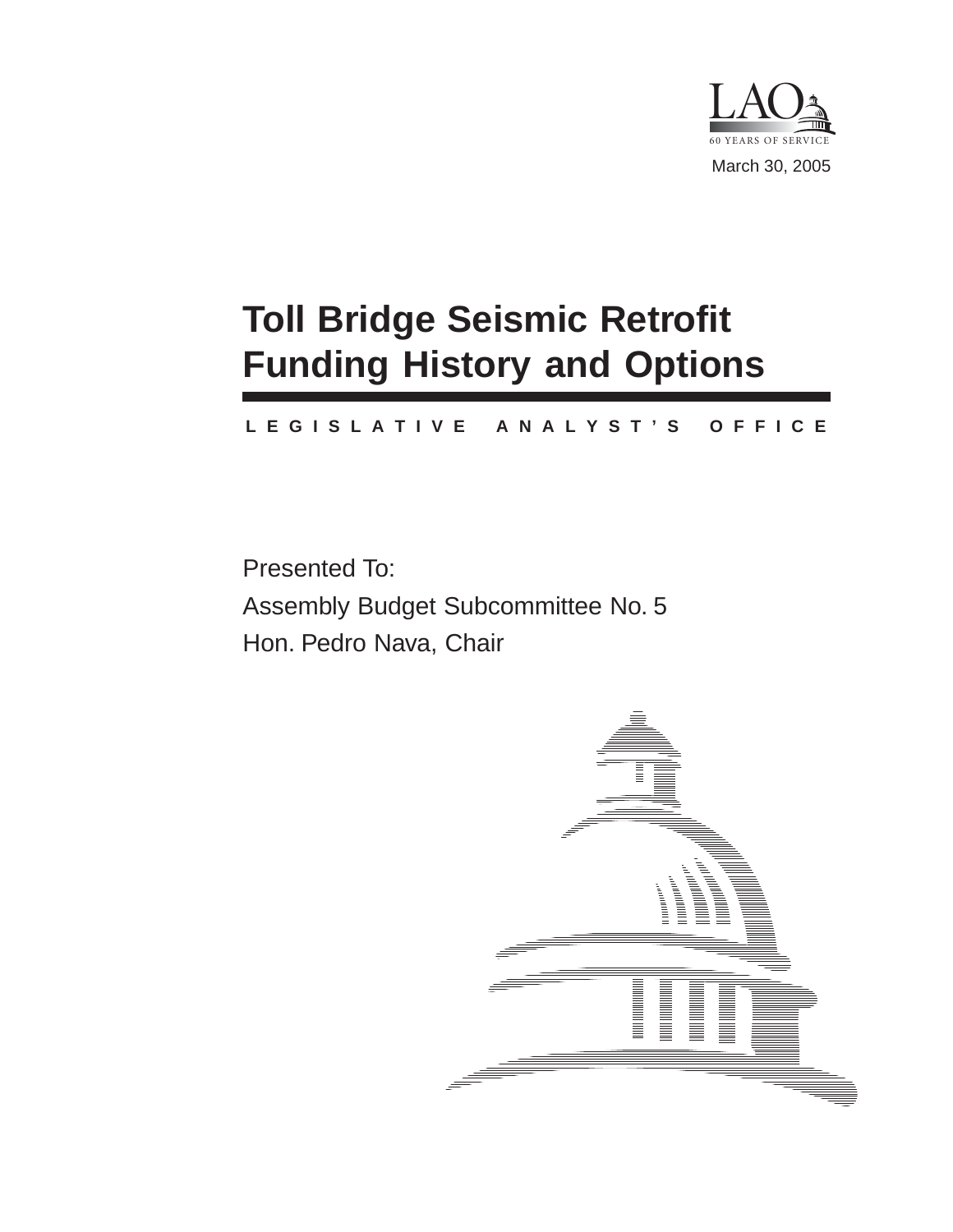

# **Toll Bridge Seismic Retrofit Costs Continue to Increase**

- **1996:** Proposition 192 provided \$650 million for toll bridge seismic retrofit.
- **1997:** SB 60 and SB 226 (Kopp) provided \$2.6 billion for the program.
- **2001:** AB 1171 (Dutra) authorizes up to \$5.1 billion for the program. This is current law.
- 
- **2004:** Caltrans' latest estimate is \$8.3 billion for the entire program. Additional funding must be provided to complete the toll bridge seismic retrofit program.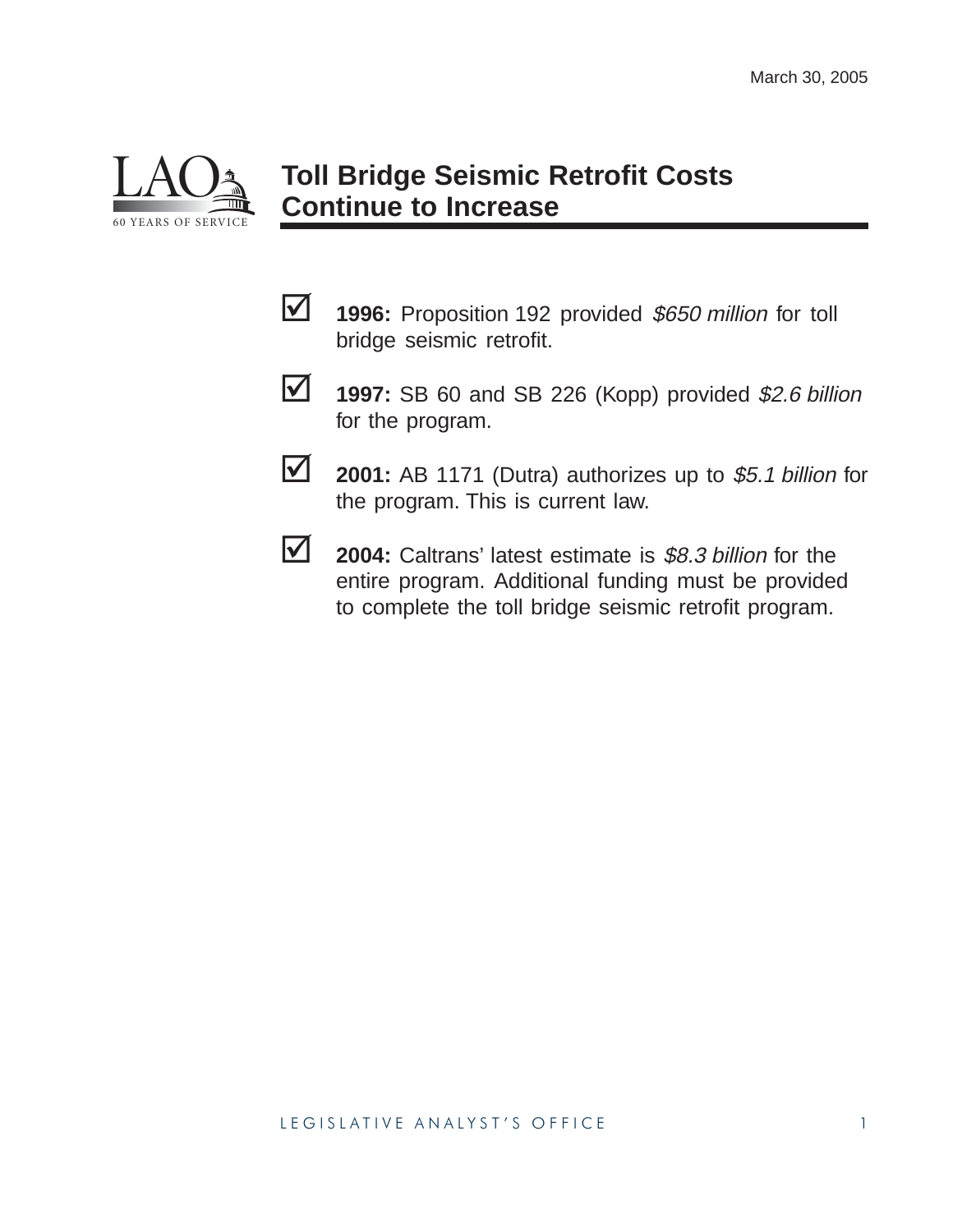

### **Caltrans' Toll Bridge Seismic Retrofit Cost Projections**

#### **(In Billions)**



- Most of the program's cost increases have been on the Bay Bridge East Span. Estimated East Span costs have increased 300 percent between 1997 and 2004, from \$1.3 billion to \$5.1 billion.
- Cost estimates for the Richmond-San Rafael Bridge have also increased significantly over the same period, rising 178 percent, from \$329 million to \$914 million.
- Changes in cost estimates for the rest of the bridges in the program have been relatively minor, rising 35 percent between 1997 and 2004.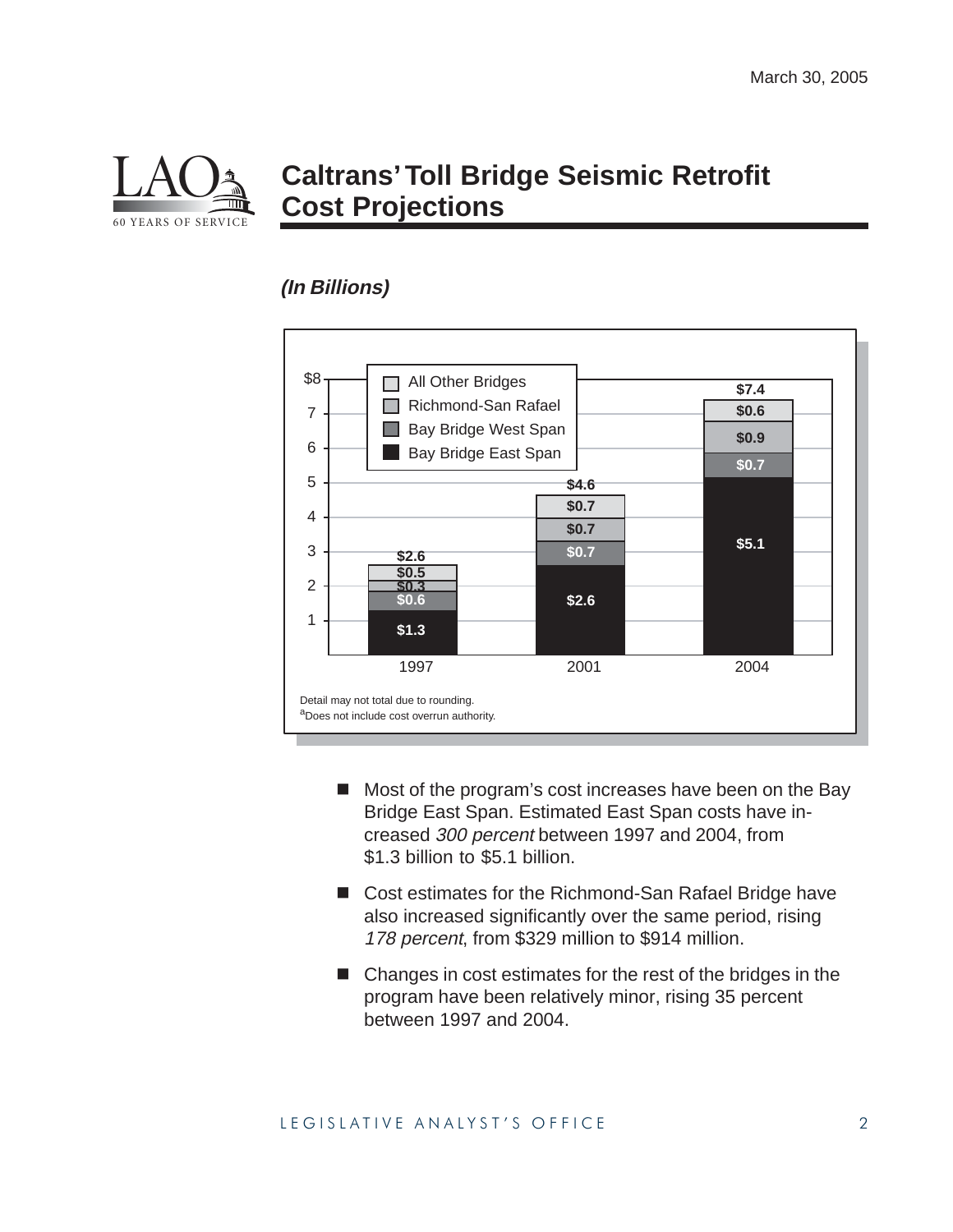

# **Toll Bridge Seismic Retrofit Funding Sources Over Time**

#### **(In Billions)**



- In 1996, Proposition 192 dedicated \$650 million in general obligation bond funds to toll bridge seismic retrofit (and \$1.35 billion to the retrofit of other bridges).
- In 1997, SB 60 added \$875 million in state transportation funds and \$907 million from a temporary \$1 toll increase. It also raised the Proposition 192 bond fund share to \$790 million.
- In 2001, AB 1171 increased the toll funding share to \$2.3 billion. It also increased the share of funding from statecontrolled transportation funds to \$2 billion by adding federal bridge funds and providing funding for contingencies.
- What the Legislature must now decide is how to fund the additional \$3.22 billion in estimated costs.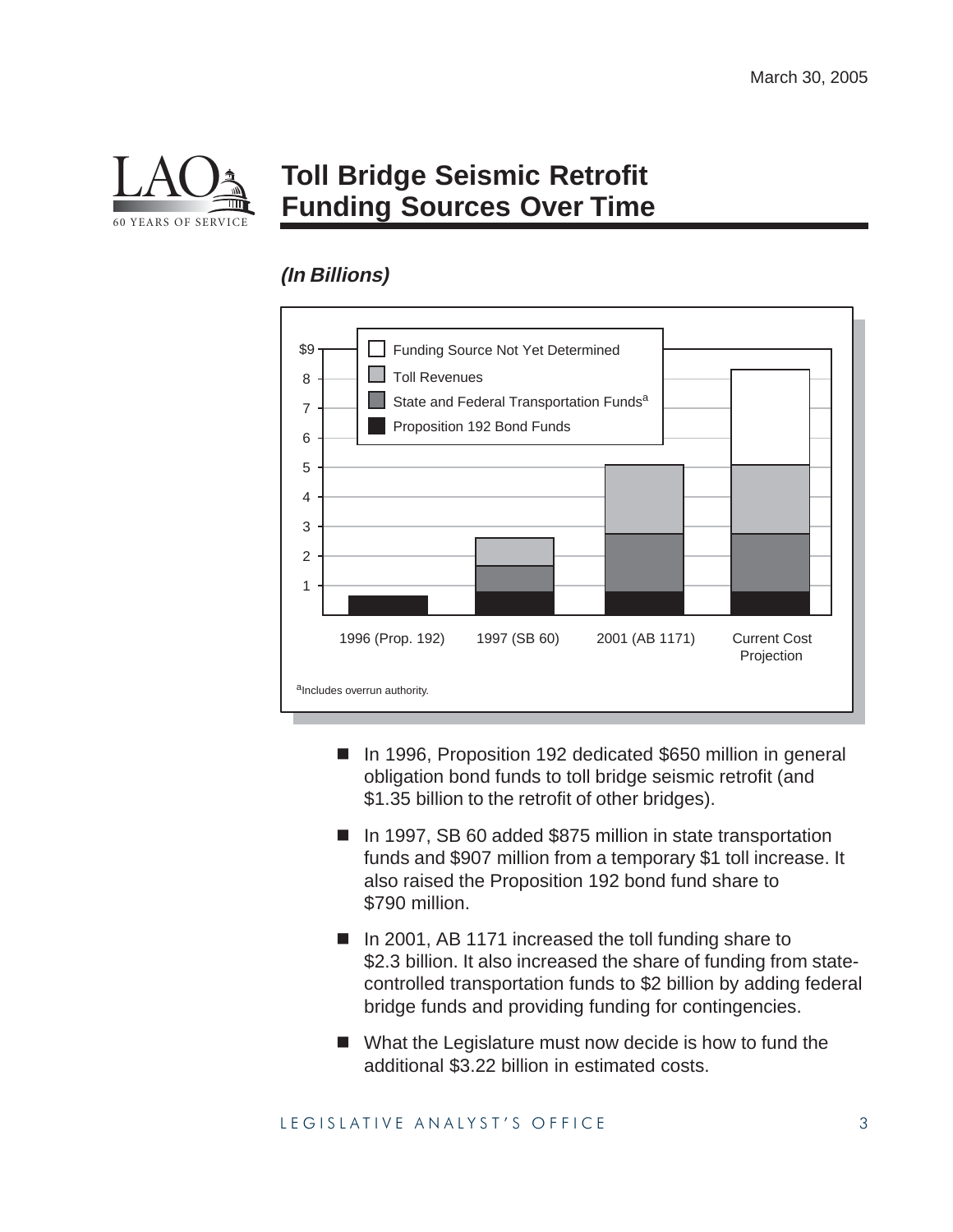

### **Potential Primary Sources for Additional Toll Bridge Funding**

- *Increase Gas Tax Revenue.* Puts burden on all drivers in state, does not impact other transportation projects.
- Bond Against Increased Toll Revenue. Puts burden on users of Bay Area bridges, does not impact other transportation projects.
- Bond Against Existing Gas Tax Revenue. Reduces funding for transportation projects statewide. Need for voter approval would delay funding availability.
- Bond Against Future Federal Revenue. Reduces funding for transportation projects statewide.
- **Issue General Obligation Bond.** Increases General Fund debt service costs, putting additional cost pressure on nontransportation programs. Need for voter approval would delay funding availability.
- **Use Near-Term State Transportation Funding.** Severely reduces funding for transportation projects statewide.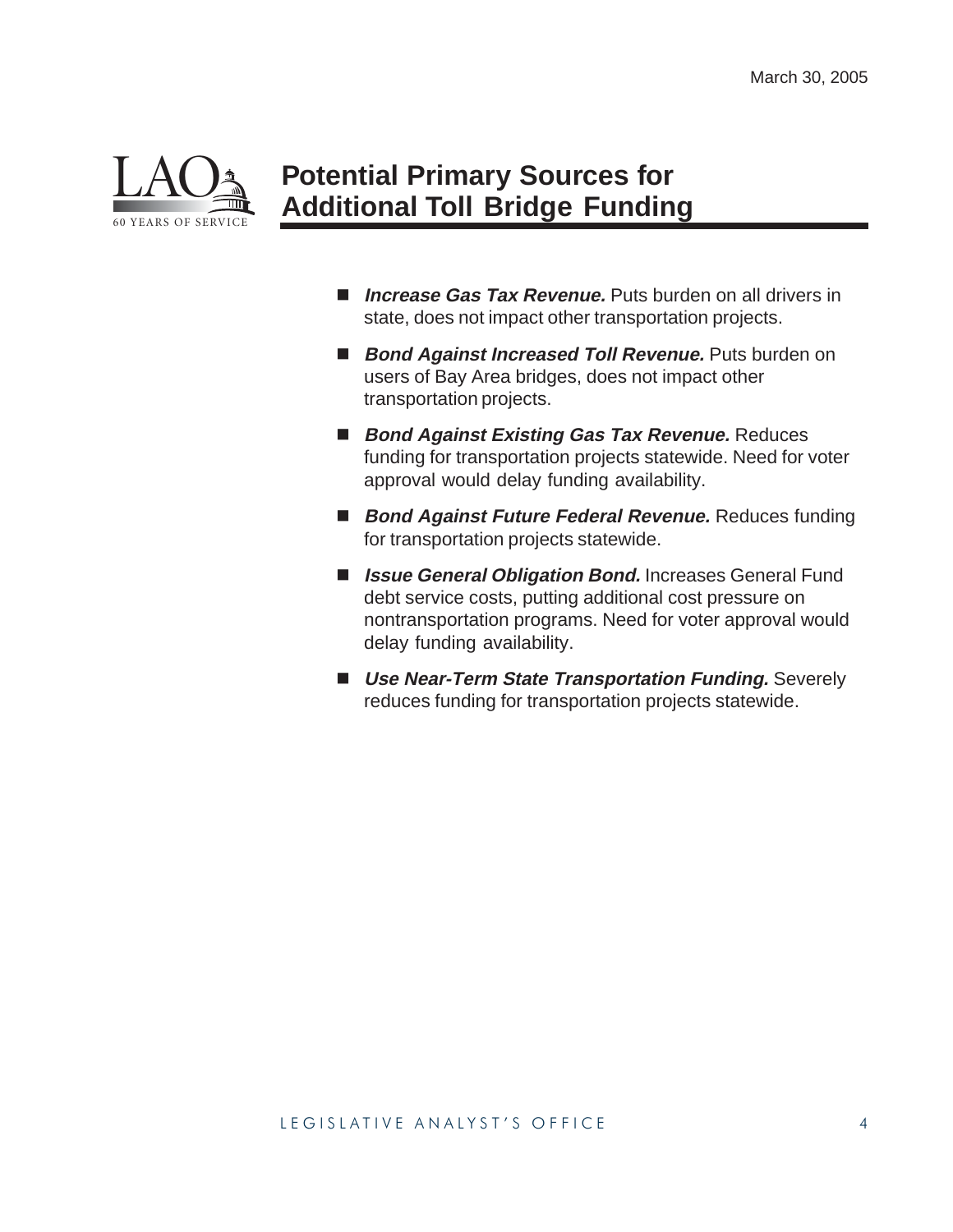

## **Potential Secondary Sources for Additional Toll Bridge Funding**

- Refinance Existing Toll Bonds. Consolidates all toll bridge financing under Bay Area Toll Authority. May free up \$400 million to \$500 million with little downside effect.
- Redirect Toll Money Used for Other Purposes. Reduces funding for specific Bay Area transportation projects to generate \$550 million.
- Extend Existing Seismic Surcharge. Extends surcharge for an additional ten years to generate \$150 million bonding capacity.
- **Delay Funding for Old East Span Demolition.** Recognizes funding for demolition not needed for more than five years, delaying about \$300 million in future costs.